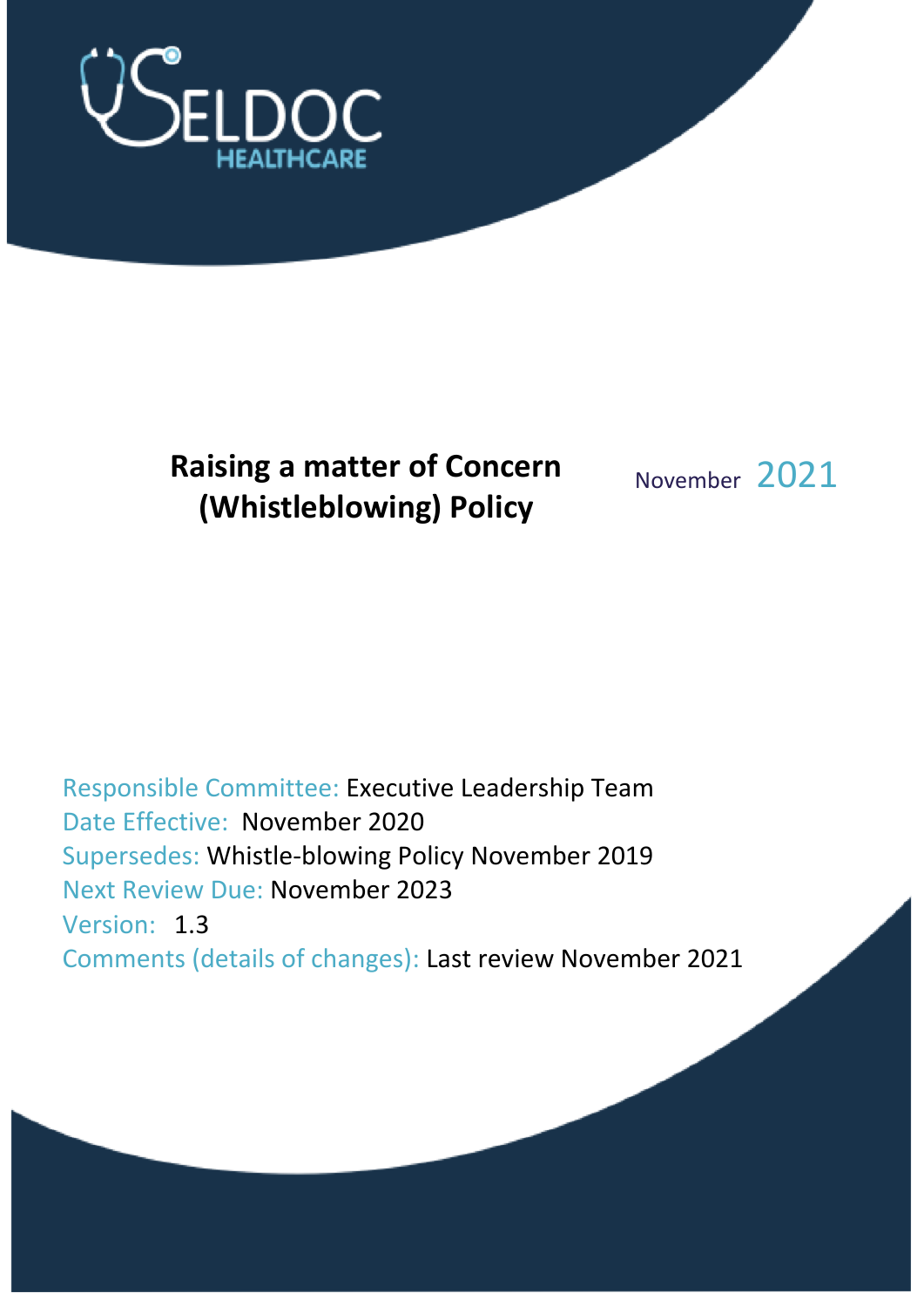## **1. Purpose – Why would we want you to speak up?**

Speaking up about any concern you have at work is really important. In fact, it is vital because it will help us keep our patients safe and help us to improve our services. You may feel worried about raising a concern, and we understand this. But please don't be put off. SELDOC is fully committed to an open and honest culture. We will investigate what you say, and you will always have access to the support you need.

## **2. Aims and objectives of this policy**

Having a Whistleblowing Policy (Freedom to Speak up) policy was a recommendation of the review by Sir Robert Francis into whistleblowing in the NHS, which identified awful experiences of people being met with obstruction, defensiveness and hostility when they tried to raise concerns at work. This policy has been adapted from the standard integrated policy produced by Monitor, the Trust Development Authority and NHS England for hospitals. This policy is being adopted by all NHS primary care providers in England to help ensure a consistent approach to raising concerns.

SELDOC has adopted the national policy and embedded the principles and processes detailed within this policy within our organisation.

## **3. What concerns can I raise?**

You can raise a concern about anything you think is harming the service we deliver. Just a few examples of this might include (but are no means restricted to):

- Concerns about unsafe patient care
- Concerns about risks to patients or staff
- Unsafe working conditions
- Inadequate induction or training for staff
- A bullying culture

If you have a concern or are in doubt, then please raise it.

Don't wait for proof. We would like you to raise the matter while it is still a concern. It doesn't matter if you turn out to be mistaken as long as you are genuinely troubled.

This policy is not for people with concerns about their employment that affects only them that type of concern is better suited to the Grievance Policy. The Grievance Policy is available on the shared drive or you can request a copy from the HR Department.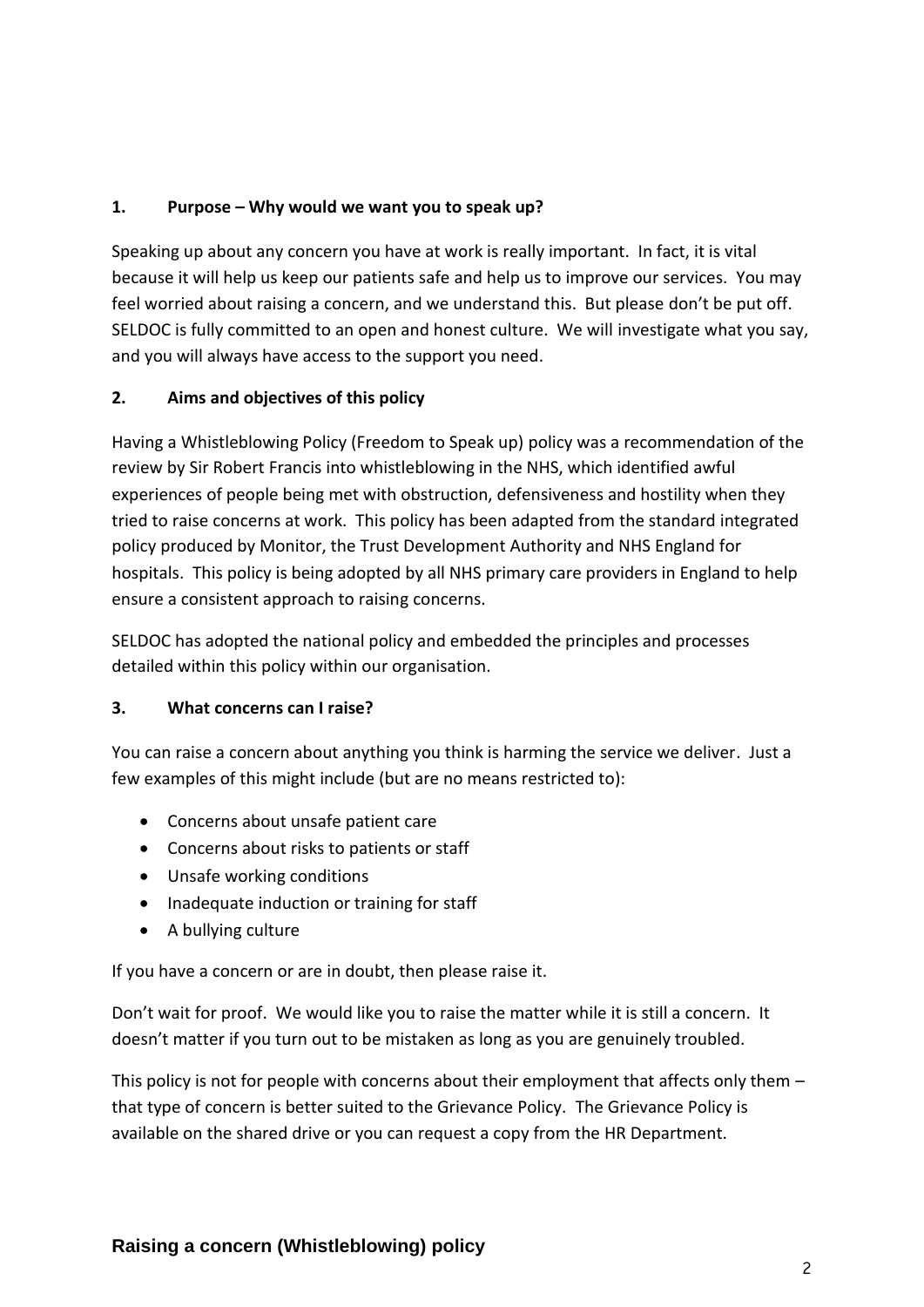## **4. Feel safe to raise your Concern**

If you raise a genuine concern under this policy, you will not be at risk of losing your job or suffering any form of reprisal as a result. We will not tolerate the harassment or victimisation of anyone raising a concern. Nor will we tolerate any attempt to bully you into not raising such a concern. Any such behaviour is a breach of our values as an organisation and, if upheld following investigation, could result in disciplinary action.

Provided you are acting honestly, it does not matter if you are mistaken or if there is an innocent explanation for your concerns. Of course, we do not extend this assurance to someone who may maliciously raise a matter they know is untrue.

## **5. Confidentiality**

We hope you will feel comfortable raising your concerns openly, but we also appreciate that you may want to raise it confidentially. This means that while you are willing for your identity to be known to the person you report your concern to, you do not want anyone else to know your identity. Therefore, we will keep your identity confidential, if that is what you want, unless required to disclose it by law (for example, to the police). You can choose to raise your concern anonymously, without giving anyone your name, but that may make it more difficult for us to investigate thoroughly and give you feedback on the outcome.

## **6. Who can raise concerns?**

Anyone who is employed by or works in SELDOC, including sessional staff, agency workers, temporary workers, students and volunteers can raise concerns utilising this policy.

## **7. Who should I raise my concern with?**

In the first instance, we hope you will feel comfortable raising your concern informally or formally with your immediate supervisor, who we hope will be able to resolve it for you.

If this does not resolve matters, or you feel it isn't possible to raise your concerns this way you can raise it formally by contacting one of the following people:

**Medical Director**

**HR Manager**

**Chief Executive**

# **The Freedom to Speak Up Guardian (Independent)**

These people will:

• Treat your enquiry and concern confidentially unless otherwise agreed

# **Raising a concern (Whistleblowing) policy**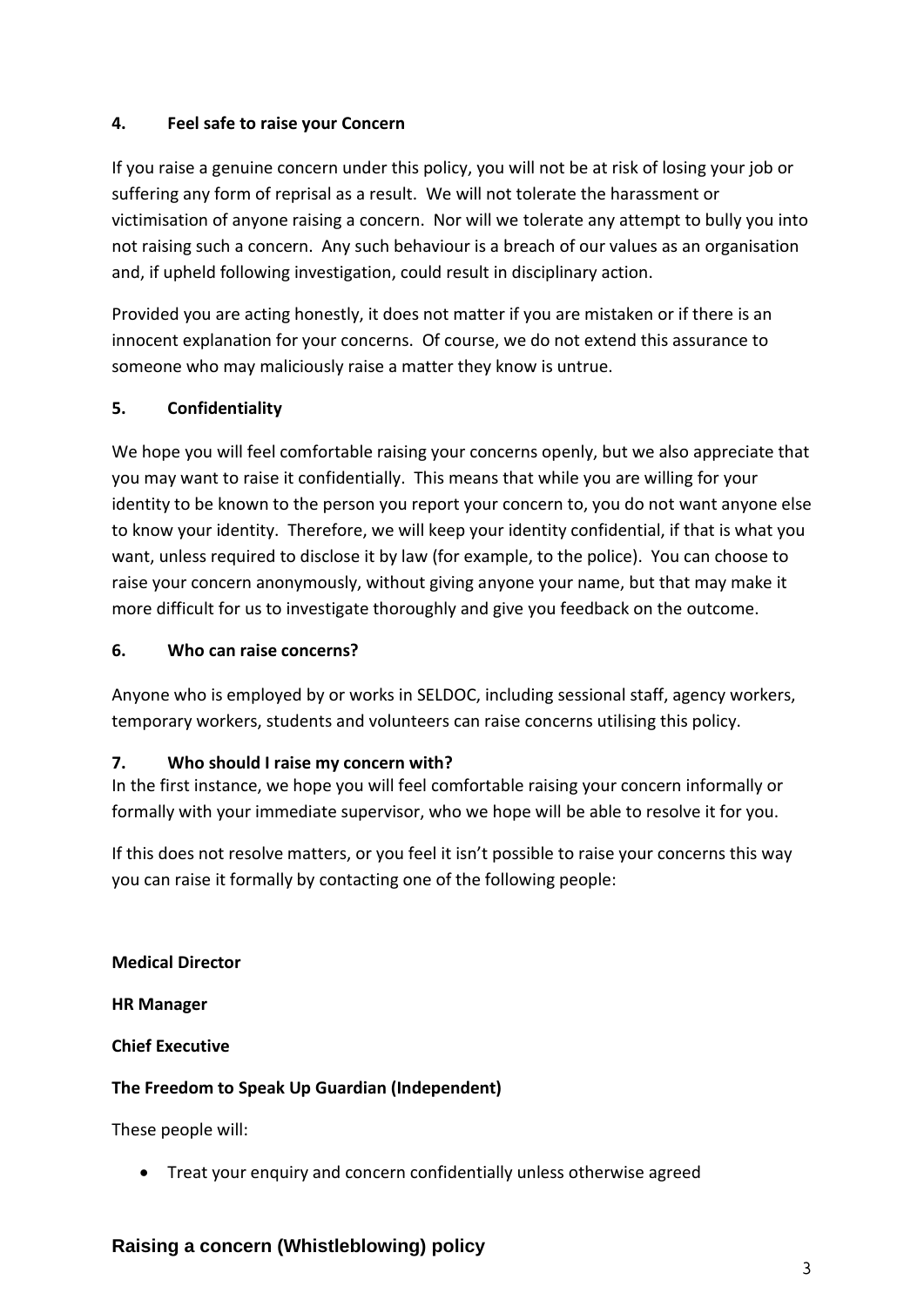- Ensure you receive timely support to progress your concern
- Ensure you receive timely feedback on how your concern is being dealt with
- Ensure you have access to personal support

If for any reason you don't feel able to raise your concern within the team or the named positions above, or if your concern is not addressed, you can also contact your Independent Freedom to Speak Up Guardian.

Your Independent Freedom to Speak Up Guardian is:

| <b>Tina Cookson</b> | Email: tinacookson@nhs.et | Tel: 07989284771 |
|---------------------|---------------------------|------------------|
|                     |                           |                  |

This is an important role identified in the Freedom to Speak Up Review to act as an independent and impartial source of advice to staff, with access to anyone in the organisation, or if necessary outside the organisation.

Karen is independent of the organisation and has been given special responsibility and training in dealing with whistleblowing concerns. She will:

- Treat your enquiry and concern confidentially unless otherwise agreed
- Ensure you receive timely support to progress your concern
- Work with the organisation to raise awareness and understanding of the importance of raising concerns with no detriment to the individuals
- Ensure you receive timely feedback on how your concern is being dealt with
- Ensure you have access to personal support

You can also raise concerns formally with external bodies. These are listed in section 13 of this policy.

Reports of fraud should be made in the first instance to the Chief Executive, Mr Steven Pink if directly related to SELDOC, or to NHS Protect, contact details are <http://www.nhsbsa.nhs.uk/Protect.aspx>

## **8. Advice and Support**

You can contact the Whistleblowing Helpline for the NHS and social care, your professional body or trade union representative for any advice and support you may need.

## **9. How should I raise my concern?**

You can raise your concerns with any of the people listed above in person, by phone or in writing (including email).

Whichever route you choose, please be ready to explain as fully as you can the information and circumstances that gave rise to your concern.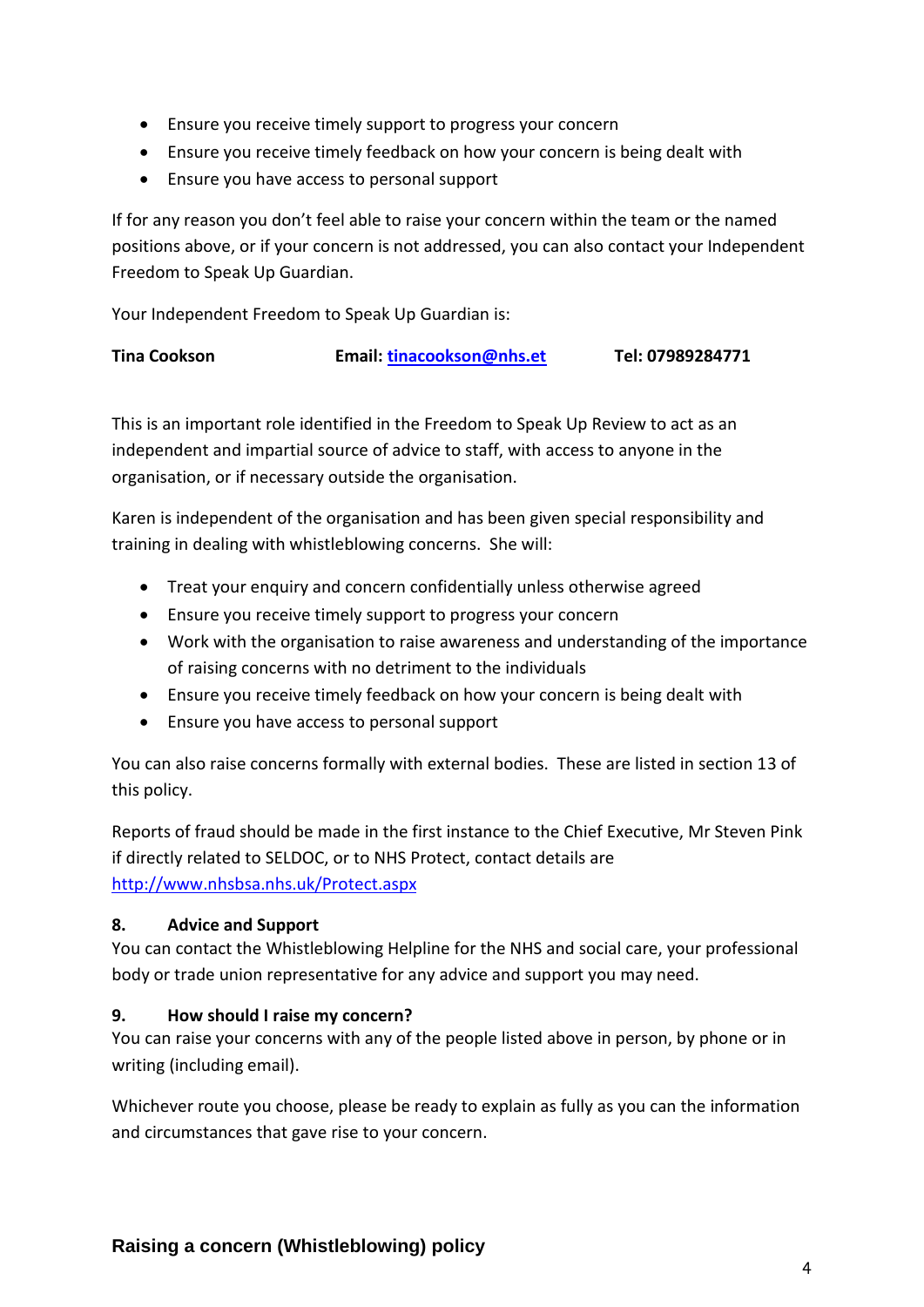## **10. What will we do as an organisation?**

We are committed to listening to our staff, learning lessons and improving patient care. On receipt, the concern will be recorded, and you will receive an acknowledgement. We will record the date the concern was received, whether you have requested confidentiality, a summary of the concerns and dates when we have given you the updates or feedback.

We will investigate all concerns and if necessary undertake a formal investigation and use someone suitably independent and properly trained – and we will reach a conclusion within a reasonable timescale (which we will notify you of). The investigation will be objective and evidence-based and will produce a report that focuses on learning lessons to prevent problems recurring.

We may decide that your concern would be better looked at under another process. For example, our process for dealing with anti-harassment. If so, we will discuss that with you.

Any employment issues identified during the investigation will be kept separate

## **11. Communicating with you**

We will treat you with respect at all times and will thank you for raising your concerns. We will discuss your concerns with you – to ensure we understand exactly what you are worried about. We will tell you how long to expect the investigation to take and keep you up to date with its progress. Wherever possible, we will share the full investigation report with you (while respecting the confidentiality of others).

## **12. How will we learn from your concern?**

The focus of any investigation will be on improving the service we provide for patients. Where it identifies improvements that can be made, we will track them to ensure necessary changes are made and are working effectively. Lessons will be shared with teams throughout our organisation, or more widely, as appropriate. Our full 'principles of approach' can be found in Appendix 2.

# **13. Raising your concern with an outside body**

If you do not feel you can raise your concern internally or with the Independent Guardian, or if the Guardian advises you to involve others (and will support you to do this) then you can raise your concern outside the organisation with:

- Care Quality Commission (for quality and safety concerns)
- NHS England (for concerns with medical, dental, ophthalmic, pharmaceutical services)
- Local Clinical Commissioning Group

# **Raising a concern (Whistleblowing) policy**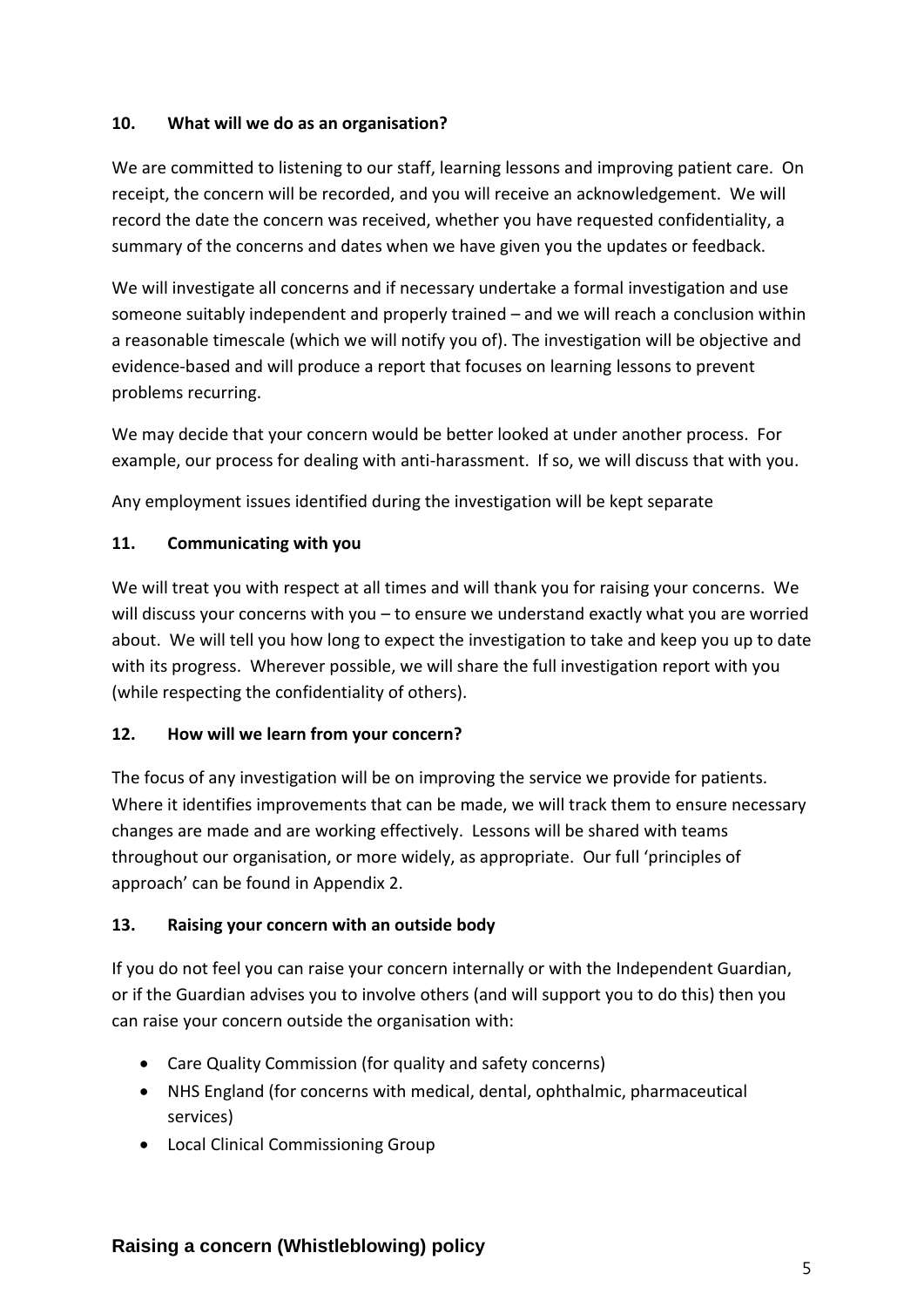There are also organisations known as relevant prescribed person/bodies, which includes professional regulators such as:

- General Medical Council
- Health and Care Professionals Council
- Nursing and Midwifery Council

#### **14. Making a 'Protected Disclosure'**

To be covered by Whistleblowing law when you raise your concern (to be able to claim the protection that accompanies it) you must reasonably believe two things:

- You are acting in the public interest (so your concern needs to be more than a personal grievance); and
- Your disclosure shows past, present or future wrongdoing that falls into one or more of the following categories:
	- o Criminal offence
	- o Failure to comply with a legal obligation
	- o A miscarriage of justice
	- o Danger to the health or safety of an individual
	- o Damage to the environment and/or
	- o Covering up the wrongdoing in the above categories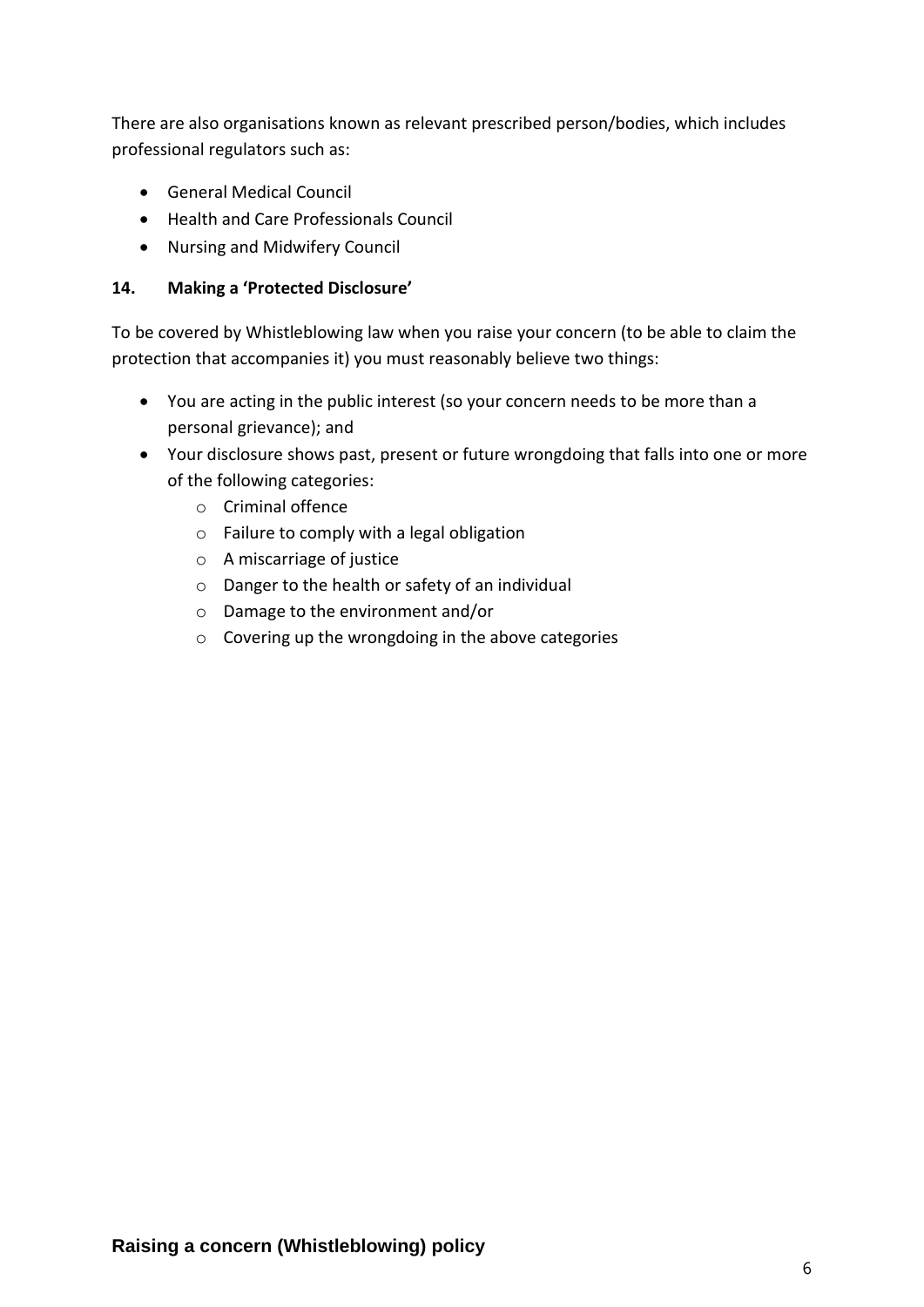